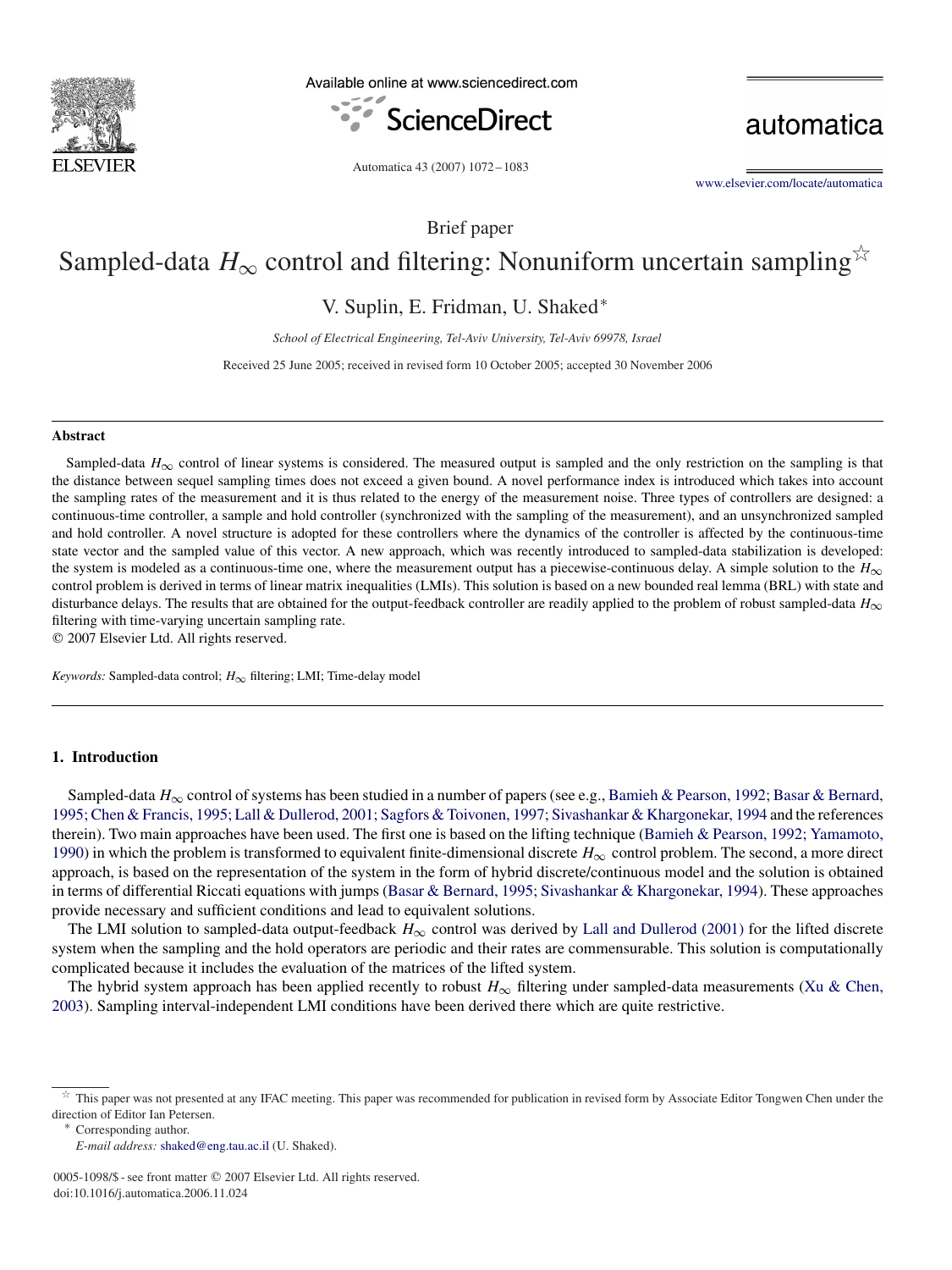Modeling of continuous-time systems with digital control as continuous systems with delayed control input was introduced by [Mikheev, Sobolev, and Fridman \(1988\).](#page-10-0) The digital control law may be represented as delayed control as follows:

$$
u(t) = u_d(t_k) = u_d(t - (t - t_k)) = u_d(t - \tau(t)),
$$
  
\n
$$
t_k \leq t < t_{k+1}, \quad \tau(t) = t - t_k,
$$
\n(1)

where  $u_d$  is a discrete-time control signal and the time-varying delay  $\tau(t) = t - t_k$  is piecewise linear with derivative  $\dot{\tau}(t) = 1$  for  $t \neq t_k$ . Moreover,  $\tau < t_{k+1} - t_k$ .

Recently, this approach was applied to robust sampled-data stabilization [\(Fridman, Seuret, & Richard, 2004\)](#page-10-0) and to  $H_{\infty}$  control [\(Fridman, Shaked, & Suplin, 2005\)](#page-10-0). In [Fridman et al. \(2005\)](#page-10-0) a conventional performance index (Sagfors & Toivonen, 1997; Xu & Chen, 2003) is considered, which has no physical meaning in the case of non-uniform sampling. The solution of the outputfeedback control problem in [Fridman et al. \(2005\)](#page-10-0) is based on introducing some special filters that precede the sampling of the measurement and the control input and that recover the filtering property of the sample and hold which filters out the high frequency part of the sampled signal. In the present paper we introduce a novel performance index, taking into consideration the energy of the measurement noise. We construct directly the filter by deriving a new BRL for systems with time varying state delay and piecewise constant disturbances. Moreover, an improved stability and BRL conditions for systems with time-varying delay  $\tau$ , where  $\dot{\tau} \leq 1$ (for almost all *t*) are derived. This is achieved by developing the input–output approach (Gu, Kharitonov, & Chen, 2003; Huang & Zhou, 2000; Zhang, Knopse, & Tsiotras, 2001), where stability of systems with constant or slow-varying delays with  $\dot{\tau} \leq q < 1$  was analyzed, to the BRL and to the fast-varying delay with  $\dot{\tau} \leq 1$ .

*Notation*: Throughout the paper the superscript 'T' stands for matrix transposition,  $\mathcal{R}^n$  denotes the *n* dimensional Euclidean space with vector norm  $|\cdot|$ ,  $\mathcal{R}^{n \times m}$  is the set of all  $n \times m$  real matrices, and the notation  $P > 0$ , for  $P \in \mathcal{R}^{n \times n}$  means that P is symmetric and positive definite. Let  $L_2[0,\infty)$  be the space of the square integrable functions with the norm  $\|\cdot\|_2$ . The vector  $[a^T b^T]^T$  is denoted by  $col{a, b}$  and diag{ $A, B$ } is a block diagonal matrix with  $A$  and  $B$  on the diagonal.

## **2. Problem formulation**

Consider the system:

$$
\begin{aligned} \dot{x}(t) &= A_0 x(t) + B_1 w(t) + B_2 u(t), \quad x(0) = 0, \\ z(t) &= C_1 x(t) + D_1 u(t), \end{aligned} \tag{2}
$$

where  $x(t) \in \mathbb{R}^n$  is the state vector,  $w(t) \in \mathbb{R}^q$  is the disturbance,  $u(t) \in \mathbb{R}^p$  is the control input and  $z(t) \in \mathbb{R}^r$  is the signal to be controlled or estimated.

The measurement output  $y_k \in \mathcal{R}^m$  is assumed to be available at discrete sampling instants:

$$
0 = \sigma_0 < \sigma_1 < \cdots < \sigma_k < \cdots, \quad \lim_{k \to \infty} \sigma_k = \infty
$$

and it may be corrupted by  $v_k = v(\sigma_k)$ , where  $v(t)$  is a measurement noise signal:

$$
y_k = C_2 x(\sigma_k) + D_{21} v_k, \quad k = 0, 1, 2, \dots
$$
\n(3)

We assume that

**A1.** 
$$
\sigma_{k+1} - \sigma_k \leq h_1
$$
,  $\forall k \geq 0$ .

We formulate below three types of output-feedback control problems and two types of estimation problems.

### *2.1. The control problems*

We define the following performance index for a prescribed scalar  $\gamma > 0$ :

$$
J_c(w) = \int_0^\infty [z^{\mathrm{T}}(s)z(s) - \gamma^2 w^{\mathrm{T}}(s)w(s)] ds - \gamma^2 \sum_{k=0}^\infty (\sigma_{k+1} - \sigma_k) v^{\mathrm{T}}(\sigma_k) v(\sigma_k)
$$
(4)

and we seek the following three types of controllers:

*Type* 1: The output of this controller is continuous in time. Its dynamics is given by

$$
\dot{x}_c(t) = A_{c0}x_c(t) + A_{c1}x_{ck} + B_cy_k, \quad x_{ck} = x_c(\sigma_k), \quad x_c(0) = 0,
$$
  
\n
$$
u(t) = C_cx_c(t), \quad \sigma_k \leq t < \sigma_{k+1},
$$
\n(5)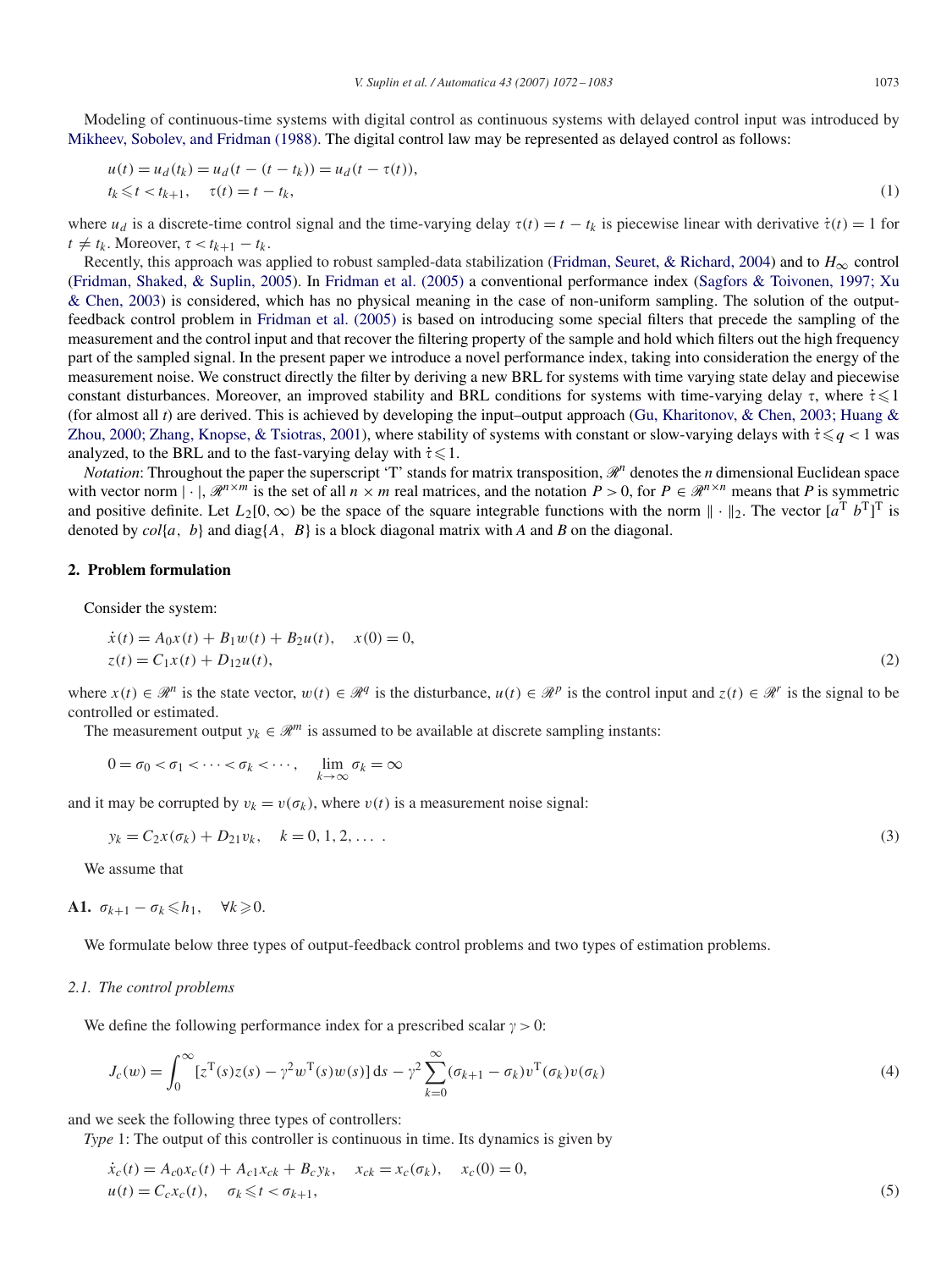where  $x_c \in \mathcal{R}^n$ . It is required that, for all sampling times satisfying A1 and for a prescribed value of  $\gamma$ , this controller will stabilize the system and will lead to  $J_c < 0$ , for all nonzero  $w \in L_2[0, \infty)$  and  $v(\sigma_k) \in l_2[0, \infty)$ .

*Type* 2: The output of this controller is a sampled signal applied to a zero-order-hold. The sampling of this signal is synchronized with the sampling of the measured output *y*. The corresponding dynamics of this type of controller is given by

$$
\dot{x}_c(t) = A_{c0}x_c(t) + A_{c1}x_{ck} + B_cy_k, \quad x_{ck} = x_c(\sigma_k), \quad x_c(0) = 0,
$$
  
\n
$$
u(t) = C_cx_{ck}, \quad \sigma_k \leq t < \sigma_{k+1}.
$$
\n
$$
(6)
$$

*Type* 3: This controller is characterized by a sampled output (through a zero-order-hold) at sampling instants

$$
0 = \eta_0 < \eta_1 < \cdots < \eta_j < \cdots, \quad \lim_{j \to \infty} \eta_j = \infty.
$$

We assume that:

**A2.**  $\eta_{j+1} - \eta_j \le h_2$ , ∀*j* ≥0.

Denoting:  $\bar{h} = \max(h_1, h_2)$ , this controller is described by

$$
\begin{aligned}\n\dot{x}_c(t) &= A_{c0}x_c(t) + A_{c1}x_{ck} + A_{c2}x_{cj} + B_cy_k, \quad \sigma_k \leq t < \sigma_{k+1}, \ \eta_j \leq t < \eta_{j+1}, \\
x_{ck} &= x_c(\sigma_k), \quad x_{cj} = x_c(\eta_j), \quad x_c(0) = 0, \\
u(t) &= C_cx_{cj}, \quad \eta_j \leq t < \eta_{j+1}.\n\end{aligned} \tag{7}
$$

**Remark 1.** In the definition of  $J_c$  the energies of the signals  $w(t)$  and  $v(t)$  are properly considered. The last summation in this definition is a rectangular approximation of the energy entailed in the measurement noise. In the past, an attempt has been made to solve the sampling problem by taking the sum of the squared  $L_2$ -norm of  $w(t)$  and the squared  $l_2$ -norm of  $\{v(\sigma_k)\}\$  (Sagfors & Toivonen, 1997; Xu & Chen, 2003). Unfortunately, the latter summation has a little physical sense since it does not take the sampling rate into account and, in fact, it puts an increasing weight on the measurement noise the shorter the sampling interval becomes.

**Remark 2.** The above controllers are a generalization of the standard continuous-time *n*th order controller. Their dynamics is affected not only by the continuous control state  $x_c(t)$  but also by the sampled values of this signal at the sampling instants. The additional degree of freedom introduced by  $A_{c1}$  and  $A_{c2}$  should lead to a lower value of  $\gamma$  for which a solution can be found.

## *2.2. The filtering problems*

In the filtering problem we define the cost function

$$
J_f(w) = \int_0^\infty [\tilde{z}^{\mathrm{T}}(s)\tilde{z}(s) - \gamma^2 w^{\mathrm{T}}(s)w(s)] ds - \gamma^2 \sum_{k=0}^\infty (\sigma_{k+1} - \sigma_k) v^{\mathrm{T}}(\sigma_k) v(\sigma_k),
$$
  

$$
\tilde{z}(t) = C_1 x(t) - z_f(t),
$$
 (8)

where we assume that  $u(t) \equiv 0$  in (2), and where we consider the following type 1 *n*th order filter:

$$
\dot{x}_f(t) = A_{f0}x_f(t) + A_{f1}x_{fk} + B_fy_k, \quad x_{fk} = x_f(\sigma_k), \quad x_f(0) = 0,
$$
  
\n
$$
z_f(t) = C_fx_f(t), \quad \sigma_k \le t < \sigma_{k+1}.
$$
\n(9)

The latter applies the sampled value of the estimation state vector *xf* to the dynamics. The more standard full order estimator (denoted here as the type 2 filter) has the following structure:

$$
\begin{aligned} \dot{x}_f(t) &= A_{f0}x_f(t) + B_f y_k, \quad x_f(0) = 0, \\ z_f(t) &= C_f x_f(t), \quad \sigma_k \leq t < \sigma_{k+1}. \end{aligned} \tag{10}
$$

Both filters should guarantee an estimation error level of  $\gamma$ , namely,  $J_f < 0$  for all nonzero  $w \in L_2[0, \infty)$ , and  $v(\sigma_k) \in l_2[0, \infty)$ . It will be shown below that whereas the type 1 filter can be derived from the results obtained for the type 1 controller, the solution of the filter of the second type requires some additional manipulations.

#### **3. The output delay model**

We consider the following piecewise-constant measurement:

$$
y(t) = C_2 x(t - \tau_1(t)) + D_{21} v(t - \tau_1(t)),
$$
  
\n
$$
\tau_1(t) = t - \sigma_k, \quad \sigma_k \leq t < \sigma_{k+1}.
$$
\n
$$
(12)
$$

From A1 it follows that  $0 \le \tau_1(t) < h_1$  and it is also found from (11) that  $(d/dt)\tau_1 = 1$  over  $(\sigma_k, \sigma_{k+1})$ , for all  $k \ge 0$ .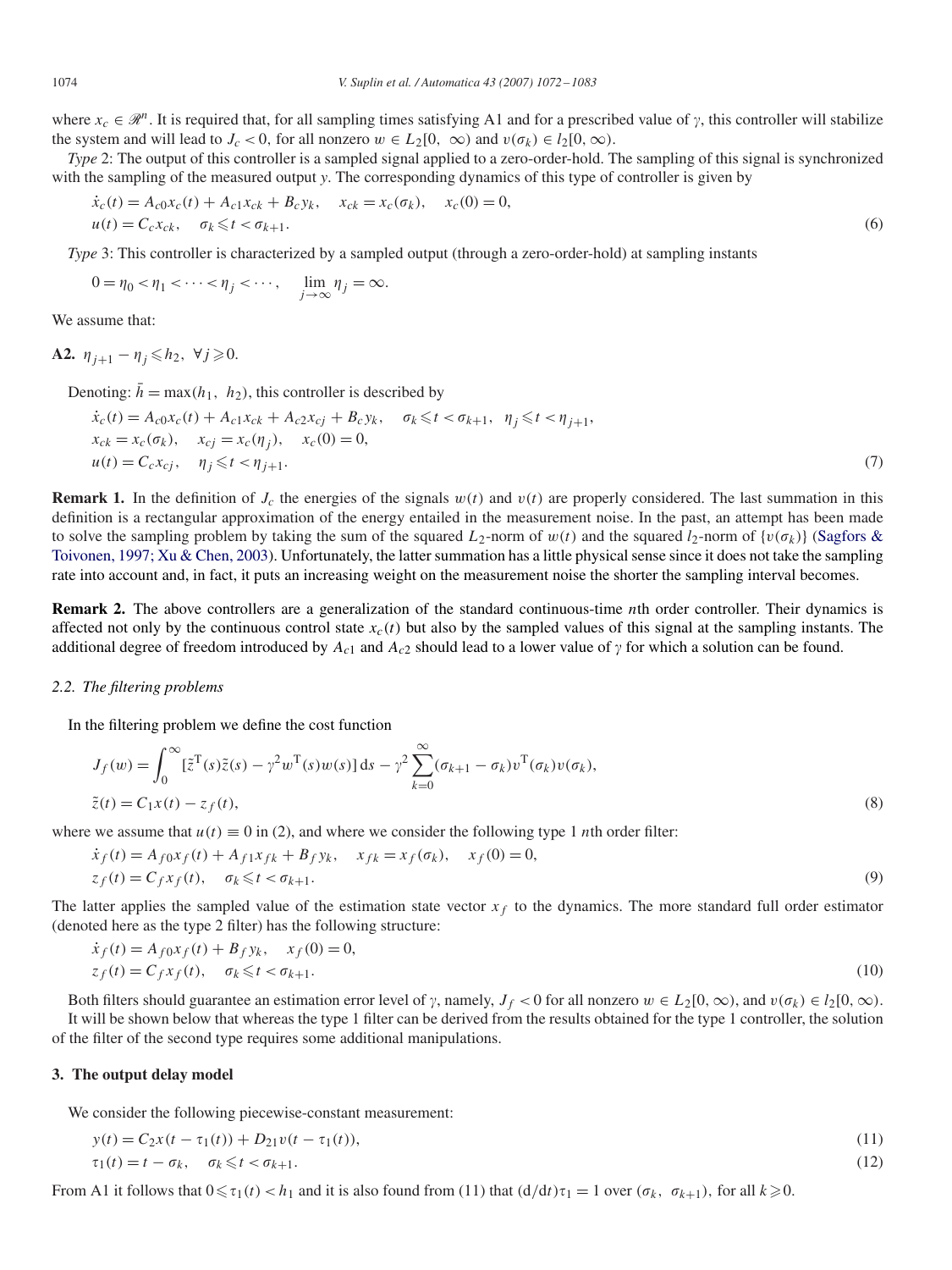Defining  $\xi = col\{x, x_c\}$  we obtain the following augmented model for the three types of the output-feedback controller.

$$
\dot{\xi}(t) = \bar{A}_0 \xi(t) + \bar{A}_1 \xi(t - \tau_1(t)) + \bar{A}_2 \xi(t - \tau_2(t)) + \bar{B}_2 w(t) + \bar{B}_1 v(t - \tau_1(t)),
$$
\n(12a)

$$
\xi(t) = 0, \quad t \in [-\bar{h} \ 0],\tag{12b}
$$

$$
\bar{z}(t) = \bar{L}_0 \xi(t) + \bar{L}_1 \xi(t - \tau_1(t)) + \bar{L}_2 \xi(t - \tau_2(t)).
$$
\n(12c)

In the latter the delay  $\tau_2(t)$  is the one that describes the sampling and hold of  $u(t)$  in the controller of type 3. Namely, it follows from A2 that  $0 \le \tau_2(t) < h_2$  and that  $(d/dt)\tau_2 = 1$  over  $(\eta_j, \eta_{j+1})$ , for all  $j \ge 0$ .

In the controller of type 1 the matrices of the above model are:

$$
\bar{A}_0 = \begin{bmatrix} A_0 & B_2 C_c \\ 0 & A_{c0} \end{bmatrix}, \qquad \bar{A}_1 = \begin{bmatrix} 0 & 0 \\ B_c C_2 & A_{c1} \end{bmatrix}, \qquad \bar{A}_2 = 0,
$$
\n
$$
\bar{B} = \begin{bmatrix} B_1 \\ 0 \end{bmatrix}, \qquad \bar{B}_1 = \begin{bmatrix} 0 \\ B_c D_{21} \end{bmatrix}, \qquad \bar{L}_0 = [C_1 \ D_{12} C_c], \quad \bar{L}_1 = \bar{L}_2 = 0.
$$
\n(13)

The type 2 controller is described by

$$
\bar{A}_0 = \begin{bmatrix} A_0 & 0 \\ 0 & A_{c0} \end{bmatrix}, \qquad \bar{A}_1 = \begin{bmatrix} 0 & B_2 C_c \\ B_c C_2 & A_{c1} \end{bmatrix}, \qquad \bar{A}_2 = 0,
$$
\n
$$
\bar{B} = \begin{bmatrix} B_1 \\ 0 \end{bmatrix}, \qquad \bar{B}_1 = \begin{bmatrix} 0 \\ B_c D_{21} \end{bmatrix}, \qquad \bar{L}_0 = [C_1 \ 0], \qquad \bar{L}_1 = [0 \ D_{12} C_c], \qquad \bar{L}_2 = 0,
$$
\n(14)

and, under assumption A2 the controller of type 3 is characterized by the following:

$$
\bar{A}_0 = \begin{bmatrix} A_0 & 0 \\ 0 & A_{c0} \end{bmatrix}, \qquad \bar{A}_1 = \begin{bmatrix} 0 & 0 \\ B_c C_2 & A_{c1} \end{bmatrix}, \qquad \bar{A}_2 = \begin{bmatrix} 0 & B_2 C_c \\ 0 & A_{c2} \end{bmatrix},
$$
\n
$$
\bar{B} = \begin{bmatrix} B_1 \\ 0 \end{bmatrix}, \qquad \bar{B}_1 = \begin{bmatrix} 0 \\ B_c D_{21} \end{bmatrix}, \qquad \bar{L}_0 = [C_1 \ 0], \quad \bar{L}_1 = 0 \quad \text{and} \quad \bar{L}_2 = [0 \ D_{12} C_c].
$$
\n(15)

# **4. New BRL for systems with state and disturbance delays**

For the system (12) a bounded real lemma (BRL) is required which handles delays in the disturbance and in the objective function for  $0 \le \tau_i(t) < h_i, i = 1, 2$ .

We represent  $(12)$  in the following form.

 $\sim$ 

 $\overline{2}$ 

$$
\dot{\xi}(t) = \left(\sum_{i=0}^{2} \bar{A}_i\right) \xi(t) + \sum_{i=1}^{2} \bar{A}_i \int_t^{t-\tau_i(t)} \dot{\xi}(s) \, ds + \bar{B}w(t) + \bar{B}_1 v(t - \tau_1(t)),
$$
\n
$$
\bar{z}(t) = \left(\sum_{i=0}^{2} \bar{L}_i\right) \xi(t) + \sum_{i=1}^{2} \bar{L}_i \int_t^{t-\tau_i(t)} \dot{\xi}(s) \, ds.
$$
\n(16)

Applying to (16) the input–output approach to stability (see [Gu et al., 2003](#page-10-0) and the references therein), we introduce the following forward system [\(Fridman & Shaked, 2006\)](#page-10-0)

$$
\dot{\xi}(t) = \left(\sum_{i=0}^{2} \bar{A}_i\right) \xi(t) + h_1 \bar{A}_1 \omega_1(t) + h_2 \bar{A}_2 \omega_2(t) + \bar{B} w(t) + \bar{B}_1 v(t - \tau_1(t)),\tag{17a}
$$

$$
\bar{z}(t) = (\bar{L}_0 + \bar{L}_1 + \bar{L}_2)\xi(t) + h_1\bar{L}_1\omega_1(t) + h_2\bar{L}_2\omega_2(t),
$$
\n(17b)

$$
y_i(t) = \dot{\xi}(t), \quad i = 1, 2 \tag{17c}
$$

with feedback

$$
\omega_i(t) = -1/h_i \int_{-\tau_i(t)}^0 y_i(t+s) \, ds. \tag{18}
$$

Assume that  $\omega_i(t) = 0$ ,  $t \le 0$ . Then the following holds for matrix  $R_i > 0$  [\(Fridman & Shaked, 2006\)](#page-10-0):

$$
\int_0^\infty \omega_i^{\mathrm{T}}(t) R_i \omega(t) \, \mathrm{d}t \leqslant \int_0^\infty y_i^{\mathrm{T}}(t) R_i y_i(t) \, \mathrm{d}t. \tag{19}
$$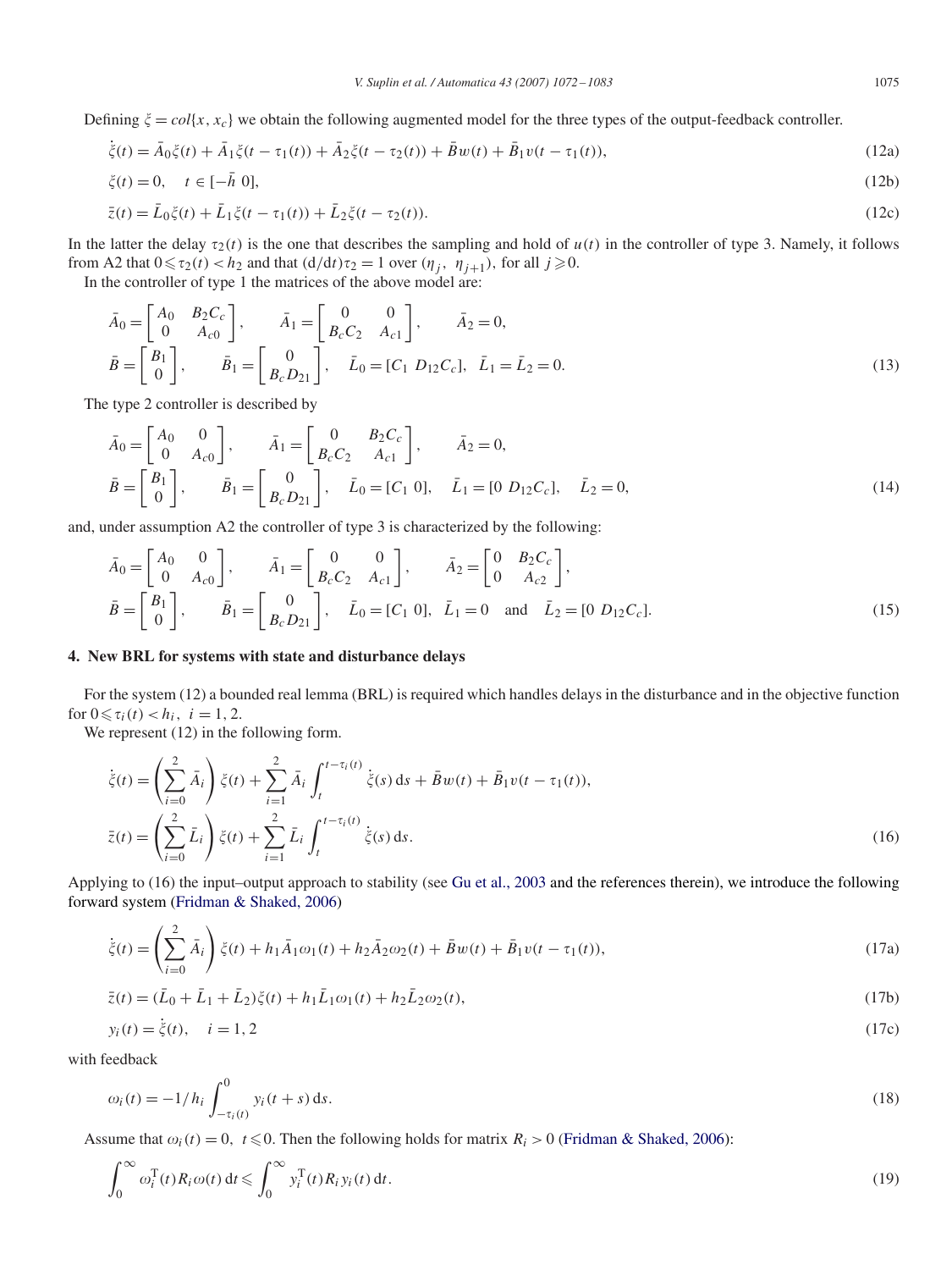Consider the Lyapunov function  $V(t) = \zeta^{T}(t)P_1\zeta(t)$ ,  $P_1 > 0$ . We are looking for the conditions that guarantee the following inequality along (17)

$$
\mathcal{W} = \frac{d}{dt}V + \sum_{i=1}^{2} h_i y_i^T(t) R_i y_i(t) - \sum_{i=1}^{2} h_i \omega_i^T(t) R_i \omega_i(t) + \bar{z}^T(t) \bar{z}(t) \n- \gamma^2 (w^T(t)w(t) + v^T(t - \tau_1(t))v(t - \tau_1(t)) < 0.
$$
\n(20)

Integrating (20) in *t* from 0 to  $\infty$  and taking into account (19) and the equality  $v(t - \tau_1(t)) = v(\sigma_k)$ ,  $t \in [\sigma_k, \sigma_{k+1}]$  we see that (20) implies  $J_c < 0$ .

Applying to (17a) the descriptor model transformation [\(Fridman, 2001\)](#page-10-0) we have

$$
\dot{V}(t) = 2\xi^{T}(t)P_{1}\dot{\xi}(t) = 2[\xi^{T}(t) \dot{\xi}^{T}(t)]P^{T}[\dot{\xi}^{T}(t) 0]^{T}
$$
\n
$$
= 2[\xi^{T}(t) \dot{\xi}^{T}(t)]P^{T}\left[\left(\sum_{i=0}^{2} \bar{A}_{i}\right)\xi(t) + h_{1}\bar{A}_{1}\omega_{1}(t) + h_{2}\bar{A}_{2}\omega_{2}(t) + \bar{B}w(t) + \bar{B}_{1}v(t - \tau_{1}(t)) - \dot{\xi}(t)\right],
$$
\n(21)

where

$$
P = \begin{bmatrix} P_1 & 0 \\ P_2 & P_3 \end{bmatrix} . \tag{22}
$$

Substituting (21) into  $\mathcal{W}$  and applying Schur complements to the term  $\sum_{i=1}^{2} h_i y_i^{\mathrm{T}}(t) R_i y_i(t) + \bar{z}^{\mathrm{T}}(t) \bar{z}(t)$  we conclude that (20) is satisfied if

$$
\begin{bmatrix}\n\sum_{i=0}^{2} P_{2}^{T} \bar{A}_{i} + \sum_{i=0}^{2} \bar{A}_{i}^{T} P_{2} & P_{1} - P_{2}^{T} + \sum_{i=0}^{2} \bar{A}_{i}^{T} P_{3} & h_{1} P_{2}^{T} \bar{A}_{1} & h_{2} P_{2}^{T} \bar{A}_{2} & P_{2}^{T} \bar{B} & P_{2}^{T} \bar{B}_{1} & \sum_{i=0}^{2} \bar{L}_{i}^{T} \\
* & -P_{3}^{T} - P_{3} + h_{1} R_{1} + h_{2} R_{2} & h_{1} P_{3}^{T} \bar{A}_{1} & h_{2} P_{3}^{T} \bar{A}_{2} & P_{3}^{T} \bar{B} & P_{3}^{T} \bar{B}_{1} & 0 \\
* & * & -h_{1} R_{1} & 0 & 0 & 0 & h_{1} \bar{L}_{1}^{T} \\
* & * & * & * & -h_{2} R_{2} & 0 & 0 & h_{2} \bar{L}_{2}^{T} \\
* & * & * & * & * & -\gamma^{2} I & 0 & 0 \\
* & * & * & * & * & * & -\gamma^{2} I & 0 \\
* & * & * & * & * & * & -I\n\end{bmatrix}
$$
\n(23)

We proved the following BRL:

**Lemma 1.** *Consider* (12). *For a prescribed*  $\gamma > 0$ *, the cost function* (4) *achieves*  $J_c(w) < 0$  *for all nonzero*  $w \in L_2(0, \infty)$ *,*  $v(\sigma_k) \in$  $l_2[0,\infty)$  and for  $\tau_1(t) = t - \sigma_k < h_1$ ,  $t \in [\sigma_k, \sigma_{k+1}), \tau_2(t) = t - \eta_j < h_2$ ,  $t \in [\eta_j, \eta_{j+1}),$  if there exist matrices  $P_1 > 0$ ,  $P_2$ ,  $P_3$ ,  $R_1 = R_1^T$  *and*  $R_2 = R_2^T$  *that satisfy LMI* (23).

**Remark 3.** An equivalent BRL may be derived by direct application of the descriptor Lyapunov–Krasovskii functional (Fridman, 2001[\).](#page-10-0)

# **5. Controller design**

#### *5.1. Sampled-data state-feedback H*<sup>∞</sup> *control*

The above BRL is required not only for deriving the output-feedback controller but also for obtaining a solution to the sampled state-feedback control problem where a control law

$$
u(t) = Kx(\sigma_k), \quad \sigma_k \leq t < \sigma_{k+1} \tag{24}
$$

is sought that achieves

$$
J_{sf}(w) = \int_0^\infty [z^{\mathrm{T}}(s)z(s) - \gamma^2 w^{\mathrm{T}}(s)w(s)] ds < 0
$$
\n(25)

for all nonzero  $w \in L_2[0, \infty)$ . This problem has been solved in the past by [Fridman et al. \(2005\)](#page-10-0) assuming that  $D_{12}$  in (2) is zero. The BRL we obtained in the last section provides a tool by which the case of nonzero weighting on the control effort is considered in the cost function.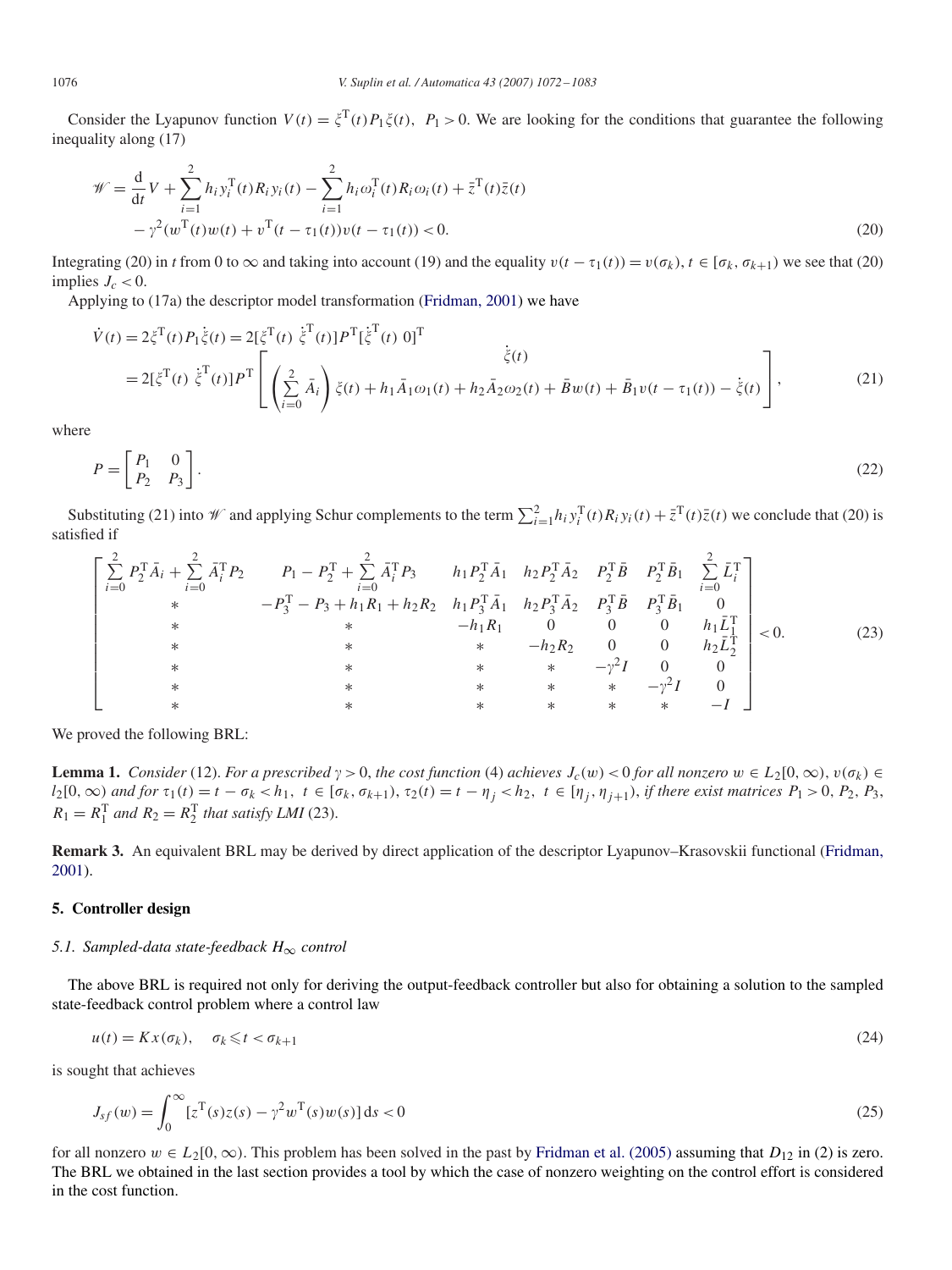The state-feedback law of (24) can be written as  $u(t) = Kx(t - \tau_1(t))$  where  $\tau_1(t) = t - \sigma_k$ ,  $\sigma_k \le t < \sigma_{k+1}$ . We consider therefore the model of (12) with

 $\bar{A}_0 = A$ ,  $\bar{A}_1 = B_2 K$ ,  $\bar{A}_2 = 0$ ,  $\bar{B} = B_1$ ,  $\bar{B}_1 = 0$ ,  $\bar{L}_0 = C_1$  and  $\bar{L}_1 = D_{12} K$ .

Considering then the LMI of (23) we seek a solution that satisfies  $P_3 = \varepsilon P_2$  where  $\varepsilon$  is a nonzero scalar. As such, since  $P_3 + P_3^T$ appear on the diagonal, the matrix *P*<sub>2</sub> is nonsingular. Denoting  $Q = P_2^{-1}$  we multiply (23), after deleting the columns and rows that include  $A_2$ ,  $R_2$  and  $\bar{B}_1$ , by diag{ $Q^T$ ,  $Q^T$ ,  $Q^T$ ,  $I$ ,  $I$ } and diag{ $\tilde{Q}$ ,  $Q$ ,  $Q$ ,  $I$ ,  $I$ }, from the left and the right, respectively. Denoting  $V = KQ$ ,  $\overline{R} = Q^T R_1 Q$  and  $\overline{P}_1 = Q^T P_1 Q$  we obtain the following:

**Lemma 2.** *Given the performance level*  $\gamma$  *and the tuning parameter*  $\varepsilon$ . *The control law*(24) *achieves*(25) *for all nonzero*  $w \in L_2[0,\infty)$ *is there exist*  $Q$ ,  $0 < \overline{P_1}$ ,  $\overline{R} \in \mathcal{R}^{n \times n}$  *and*  $V \in \mathcal{R}^{p \times n}$  *that satisfy the following LMI*:

$$
\bar{\Phi} = \begin{bmatrix} AQ + Q^{T}A^{T} + B_{2}V + V^{T}B_{2}^{T} & \bar{P}_{1} - Q + \varepsilon(Q^{T}A^{T} + V^{T}B_{2}^{T}) & h_{1}B_{2}V & B_{1} & Q^{T}C_{1}^{T} + V^{T}D_{12}^{T} \\ * & -\varepsilon(Q^{T} + Q) + h_{1}\bar{R} & h_{1}\varepsilon B_{2}V & \varepsilon B_{1} & 0 \\ * & * & * & -h_{1}\bar{R} & 0 & h_{1}V^{T}D_{12}^{T} \\ * & * & * & * & -I \end{bmatrix} < 0.
$$
 (26)

*If a solution to the latter LMI exists, the state-feedback gain matrix is given by:*  $K = VQ^{-1}$ .

**Remark 4.** Another method for solving (23) is based on the iterative algorithm developed by [Gao and Wang \(2003\).](#page-10-0) This method may be preferable in cases of relatively large  $h_i$ ,  $i = 1, 2$ , since it can lead to less conservative results. However, the latter requires longer computer time due to the iterative process.

#### *5.2. Output-feedback H*<sup>∞</sup> *control*

In order to obtain a solution to the output-feedback controller we consider (23), with  $P_3 = \varepsilon P_2$ , where  $\varepsilon$  is a scalar, and similarly to the method [\(Scherer, Gahinet, & Chilali, 1997\)](#page-10-0) we denote the partitions:

$$
P_2^{\mathrm{T}} = \begin{bmatrix} X & M \\ \bar{M} & U \end{bmatrix} \text{ and } P_2^{-\mathrm{T}} = \begin{bmatrix} Y & N \\ \bar{N} & \bar{V} \end{bmatrix}
$$
 (27)

and define

$$
J = \begin{bmatrix} I & Y^{\mathrm{T}} \\ 0 & N^{\mathrm{T}} \end{bmatrix}, \quad \bar{J} = \mathrm{diag}\{J, J, J, J, J, J\}.
$$

Multiplying (23) by diag{*J*, *I*, *I*, *I*} from the right and by diag{*J*<sup>T</sup>, *I*, *I*, *I*} from the left we obtain the following two inequalities: For the controllers of type 1 and 2:

|          | $\begin{bmatrix} X A_0 + A_0^{\mathrm{T}} X^{\mathrm{T}} + S C_2 + C_2^{\mathrm{T}} S^{\mathrm{T}} \end{bmatrix}$                                                     |        |                                                                                                                                  |        |              | $\hat{A}_0 + A_0^{\rm T}$ $\qquad \qquad \bar{P}_{11} - X + \varepsilon (A_0^{\rm T} X^{\rm T} + C_2^{\rm T} S^{\rm T})$                               |         |       |
|----------|-----------------------------------------------------------------------------------------------------------------------------------------------------------------------|--------|----------------------------------------------------------------------------------------------------------------------------------|--------|--------------|--------------------------------------------------------------------------------------------------------------------------------------------------------|---------|-------|
|          |                                                                                                                                                                       |        |                                                                                                                                  |        |              | $A_0Y^{\text{T}} + YA_0^{\text{T}} + B_2Z + Z^{\text{T}}B_2^{\text{T}}$ $\qquad \qquad \bar{P}_{12}^{\text{T}} - I + \varepsilon \hat{A}_0^{\text{T}}$ |         |       |
|          |                                                                                                                                                                       |        |                                                                                                                                  |        |              | $-\varepsilon (X + X^{\mathrm{T}}) + h_1 \bar{R}_{11}$                                                                                                 |         |       |
|          |                                                                                                                                                                       |        |                                                                                                                                  |        |              |                                                                                                                                                        |         |       |
| $\Phi =$ |                                                                                                                                                                       |        |                                                                                                                                  |        |              |                                                                                                                                                        |         |       |
|          |                                                                                                                                                                       |        |                                                                                                                                  |        |              |                                                                                                                                                        |         |       |
|          |                                                                                                                                                                       |        |                                                                                                                                  |        |              |                                                                                                                                                        |         |       |
|          |                                                                                                                                                                       |        | $\ast$                                                                                                                           |        |              |                                                                                                                                                        |         |       |
|          |                                                                                                                                                                       |        |                                                                                                                                  |        |              |                                                                                                                                                        |         |       |
|          | $\bar{P}_{12} - T + \varepsilon A_0^{\rm T}$ $h_1 SC_2$ $h_1 \hat{A}_1$ $XB_1$ $SD_{21}$ $C_1^{\rm T}$                                                                |        |                                                                                                                                  |        |              |                                                                                                                                                        |         |       |
|          | $\bar{P}_{13} - Y^{\rm T} + \varepsilon (YA_0^{\rm T} + Z^{\rm T}B_2^{\rm T})$ 0 $\Sigma_1$ $B_1$ 0 $YC_1^{\rm T} + Z^{\rm T}D_{12}^{\rm T}$                          |        |                                                                                                                                  |        |              |                                                                                                                                                        |         |       |
|          | $-\varepsilon(I+T) + h_1\overline{R}_{12}$ $\qquad \varepsilon h_1SC_2$ $\qquad \varepsilon h_1\overline{A}_1$ $\qquad \varepsilon XB_1$ $\qquad \varepsilon SD_{21}$ |        |                                                                                                                                  |        |              |                                                                                                                                                        |         |       |
|          | $-\varepsilon (Y + Y^{T}) + h_1 \bar{R}_{13}$                                                                                                                         |        | $\begin{array}{ccc} 0 & \varepsilon \Sigma_1 & \varepsilon B_1 & 0 \\ -h_1 \bar{R}_{11} & -h_1 \bar{R}_{12} & 0 & 0 \end{array}$ |        |              |                                                                                                                                                        |         |       |
|          | $\ast$                                                                                                                                                                |        |                                                                                                                                  |        |              |                                                                                                                                                        | $< 0$ , | (28a) |
|          | $\ast$                                                                                                                                                                | $\ast$ | $-h_1R_{13}$                                                                                                                     | $0$ 0  |              | $\Sigma_2$                                                                                                                                             |         |       |
|          | $\ast$                                                                                                                                                                |        | * * $-\gamma^2 I$ 0                                                                                                              |        |              |                                                                                                                                                        |         |       |
|          | ∗                                                                                                                                                                     | $*$    | $*$ $*$                                                                                                                          | $\ast$ | $-\gamma^2I$ |                                                                                                                                                        |         |       |
|          | $\ast$                                                                                                                                                                | $\ast$ | $\ast$                                                                                                                           | $\ast$ | $\ast$       |                                                                                                                                                        |         |       |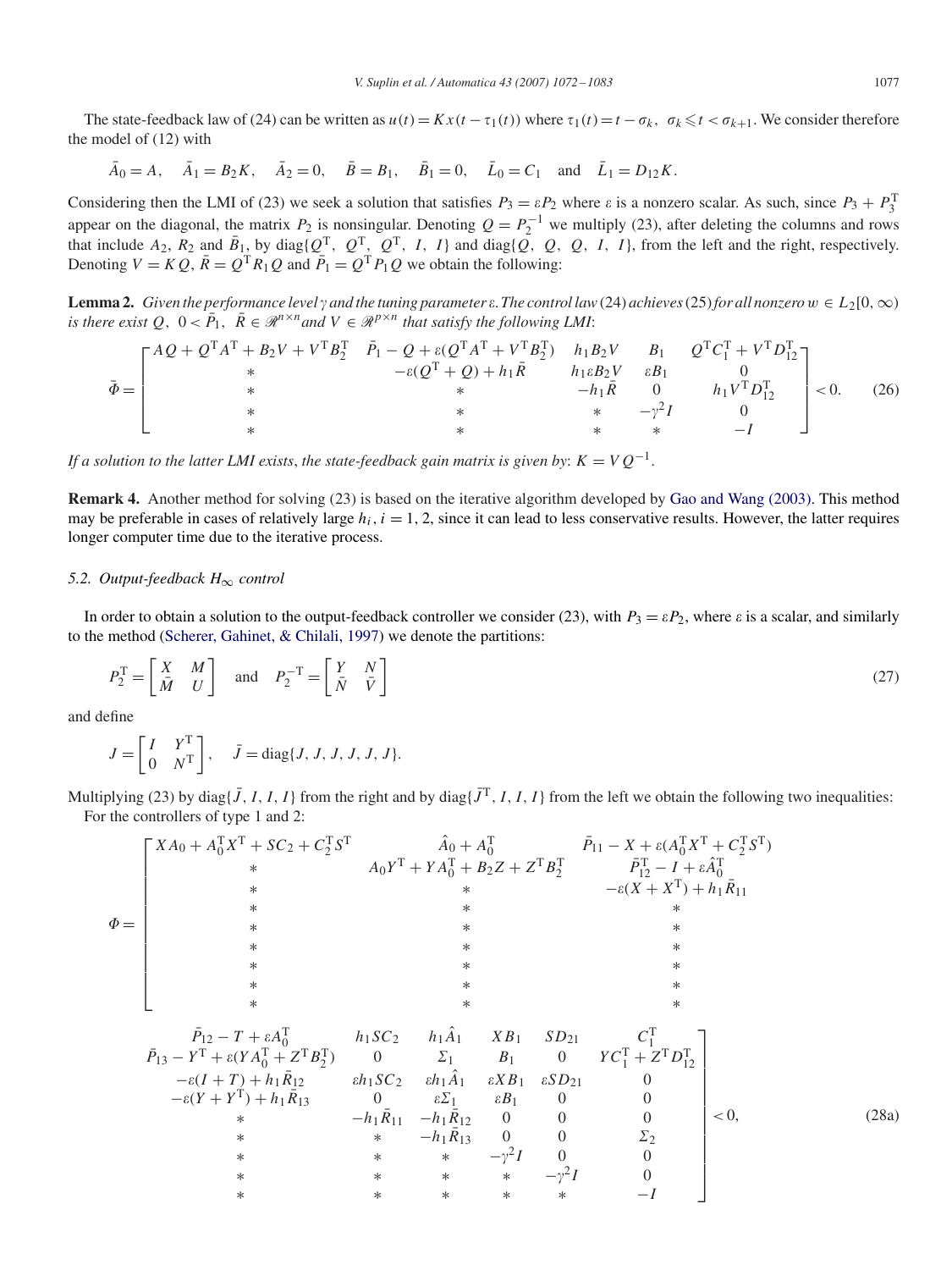where

$$
\hat{P} = \begin{bmatrix} \bar{P}_{11} & \bar{P}_{12} \\ \bar{P}_{12}^{\mathrm{T}} & \bar{P}_{13} \end{bmatrix} = J^{\mathrm{T}} P_1 J \tag{28b}
$$

and

$$
\hat{R}_1 = \begin{bmatrix} \bar{R}_{11} & \bar{R}_{12} \\ \bar{R}_{12}^{\mathrm{T}} & \bar{R}_{13} \end{bmatrix} = J^{\mathrm{T}} R_1 J \tag{28c}
$$

and where for the controller of type 1

$$
\hat{A}_0 = X A_0 Y^{\mathrm{T}} + M (A_{c0} + A_{c1}) N^{\mathrm{T}} + X B_2 Z + S C_2 Y^{\mathrm{T}},\tag{28d}
$$

$$
\hat{A}_1 = SC_2 Y^{\mathrm{T}} + MA_{c1} N^{\mathrm{T}},\tag{28e}
$$

$$
Z = C_c N^{\mathrm{T}},\tag{28f}
$$

$$
S = MB_c,\tag{28g}
$$

$$
T = XYT + MNT,
$$
  
\n
$$
\Sigma_1 = 0,
$$
\n(28h)

and

$$
\Sigma_2 = 0.\tag{28j}
$$

The corresponding matrices in the solution for type 2 are given by (28d), (28f)–(28h) with

$$
\hat{A}_1 = SC_2 Y^{\mathrm{T}} + M A_{c1} N^{\mathrm{T}} + X B_2 Z,\tag{29a}
$$

$$
\Sigma_1 = h_1 B_2 Z \tag{29b}
$$

and

$$
\Sigma_2 = h_1 Z^{\mathsf{T}} D_{12}^{\mathsf{T}}.
$$
\n<sup>(29c)</sup>

The controller of the third type is obtained by solving the following inequality:

$$
\Phi
$$
\n
$$
\Phi
$$
\n
$$
\Phi
$$
\n
$$
\Phi
$$
\n
$$
\Phi
$$
\n
$$
\Phi
$$
\n
$$
\Phi
$$
\n
$$
\Phi
$$
\n
$$
\Phi
$$
\n
$$
\Phi
$$
\n
$$
\Phi
$$
\n
$$
\Phi
$$
\n
$$
\Phi
$$
\n
$$
\Phi
$$
\n
$$
\Phi
$$
\n
$$
\Phi
$$
\n
$$
\Phi
$$
\n
$$
\Phi
$$
\n
$$
\Phi
$$
\n
$$
\Phi
$$
\n
$$
\Phi
$$
\n
$$
\Phi
$$
\n
$$
\Phi
$$
\n
$$
\Phi
$$
\n
$$
\Phi
$$
\n
$$
\Phi
$$
\n
$$
\Phi
$$
\n
$$
\Phi
$$
\n
$$
\Phi
$$
\n
$$
\Phi
$$
\n
$$
\Phi
$$
\n
$$
\Phi
$$
\n
$$
\Phi
$$
\n
$$
\Phi
$$
\n
$$
\Phi
$$
\n
$$
\Phi
$$
\n
$$
\Phi
$$
\n
$$
\Phi
$$
\n
$$
\Phi
$$
\n
$$
\Phi
$$
\n
$$
\Phi
$$
\n
$$
\Phi
$$
\n
$$
\Phi
$$
\n
$$
\Phi
$$
\n
$$
\Phi
$$
\n
$$
\Phi
$$
\n
$$
\Phi
$$
\n
$$
\Phi
$$
\n
$$
\Phi
$$
\n
$$
\Phi
$$
\n
$$
\Phi
$$
\n
$$
\Phi
$$
\n
$$
\Phi
$$
\n
$$
\Phi
$$
\n
$$
\Phi
$$
\n
$$
\Phi
$$
\n
$$
\Phi
$$
\n
$$
\Phi
$$
\n
$$
\Phi
$$
\n
$$
\Phi
$$
\n
$$
\Phi
$$
\n
$$
\Phi
$$
\n
$$
\Phi
$$
\n
$$
\Phi
$$
\n
$$
\Phi
$$
\n
$$
\Phi
$$
\n
$$
\Phi
$$
\n
$$
\Phi
$$
\n
$$
\Phi
$$
\n
$$
\
$$

where  $\Phi$  is defined in (28a), with  $\Sigma_1 = \Sigma_2 = 0$ ,

$$
\hat{A}_0 = X A_0 Y^{\mathrm{T}} + M (A_{c0} + A_{c1} + A_{c2}) N^{\mathrm{T}} + X B_2 Z + S C_2 Y^{\mathrm{T}} \tag{30b}
$$
\n
$$
\hat{A}_1 = S C_2 Y^{\mathrm{T}} + M A_{c1} N^{\mathrm{T}} \tag{30c}
$$

and

$$
\hat{A}_2 = X B_2 Z + M A_{c2} N^{\mathrm{T}} \tag{30d}
$$

and where

$$
\hat{R}_2 = \begin{bmatrix} \bar{R}_{21} & \bar{R}_{22} \\ \bar{R}_{22}^T & \bar{R}_{23} \end{bmatrix} = J^{\mathrm{T}} R_2 J. \tag{30e}
$$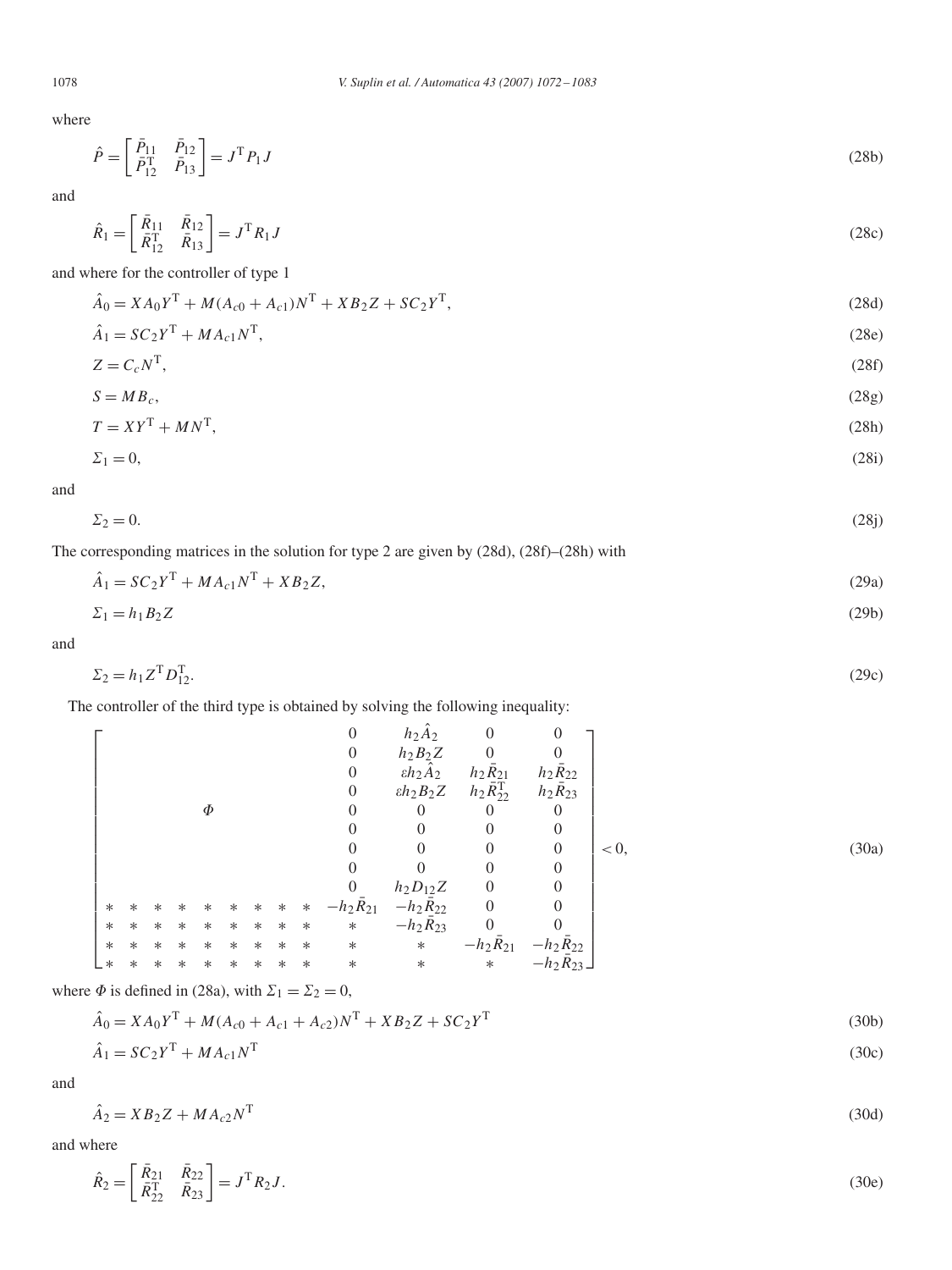For a given value of  $\varepsilon$  the latter inequalities are linear in the decision variables: *X*, *Y*, *S*, *Z*, *T*,  $\hat{A}_i$ ,  $i = 1, \ldots, 3$ ,  $\hat{P}$  and  $\hat{R}_i$ ,  $i = 1, 2$ . This leads to the following.

**Theorem 1.** For a prescribed  $\gamma > 0$ , there exists a controller of the form (5)–(7) that achieves  $J_c(w, v) < 0$  for all nonzero  $w \in$  $L_2[0,\infty), v(\sigma_k) \in l_2[0,\infty)$  and for  $\tau_1(t) = t - \sigma_k < h_1$ ,  $t \in [\sigma_k, \sigma_{k+1}),$  and  $\tau_2(t) = t - \eta_j < h_2$ ,  $t \in [\eta_j, \eta_{j+1}),$  if there exist matrices X, Y, S, Z, T  $\hat{P}$ ,  $\hat{R}_i$ ,  $i = 1, 2$  and  $\hat{A}_i$ ,  $i = 1, 2, 3$ , with  $\hat{P} > 0$ , that, for a tuning scalar  $\varepsilon$ , satisfy (28a) with (28i), (28j), (28a) *with* (29a)–(29c), *or* (30a)–(30d), *respectively*.

If the corresponding LMI has a solution the controller matrices can be readily obtained from (28d)–(28h), (29a) and (30b)–(30d).

**Remark 5.** The matrices *M* and *N* in, say (28d)–(28h), are not decision variables in the condition of Theorem 1. The question arises how these matrices can be found and whether they are nonsingular. The definition of *M* and *N* is given in (27). It follows from this definition that if we arbitrarily choose  $N = I_n$  and apply the definition of (28h) the following is obtained:

$$
M = T - XY^{\mathrm{T}}.\tag{31}
$$

If the resulting *M* turns out to be singular, a small perturbation added to the matrix *T* in the  $(1,4)$  block in the above LMIs will lead to an invertible *M*. The invertibility of *X* and *Y* is guaranteed by the fact that  $X + X^T$  and  $Y + Y^T$  are blocks on the diagonal of the above LMIs.

**Remark 6.** Comparing between the minimum performance level  $\gamma$  that is achievable by applying the three types of controllers to the same system it is clear that the controller of type one should achieve the smallest minimum value since it describes the case where the output of the controller is continuously fed to the control input of the plant without any sampling. A comparison between the type 2 and type 3 controllers depends on  $h_2$  and  $h_1$ . When  $h_2 \ll h_1$  the value of  $\gamma$  that is achievable by the controller of the third type will be close to (though still bigger than) the value achieved by the type 1 controller. This is clearly seen from (30a) when applying Schur formula. In the limit where  $h_2$  tends to zero the condition becomes the one of (28a).

**Example 1** (*Control*). We consider the system:

$$
\dot{x}(t) = \begin{bmatrix} 0 & 1 \\ -16 & 4.8 \end{bmatrix} x(t) + \begin{bmatrix} 0 \\ 16 \end{bmatrix} w(t), \quad z(t) = \begin{bmatrix} 1 & 0 \\ 0 & 0 \end{bmatrix} x(t) + \begin{bmatrix} 0 \\ 0.1 \end{bmatrix} u(t).
$$
\n(32)

The system is taken to be unstable because in stable systems, when one applies a too large sampling interval, the solutions for the output-feedback controllers of Sections 3 and 5 will lead to a minimum value of  $\gamma$  which is very close to the  $H_{\infty}$ -norm of the open-loop. This is achieved by deriving a controller with very small gains.

We begin by considering the case where a sampled version

$$
x_k = x(\sigma_k), \quad \sigma_{k+1} - \sigma_k \leq h_1 = \pi/25, \quad k = 1, 2, ...
$$

is available for feedback. Applying Lemma 2 we readily obtain a minimum performance level of  $\gamma_{\text{min}} = 24.207$ , achieved for  $\varepsilon = 1.1$ . The corresponding state-feedback gain matrix is  $K = [0.8430 - 0.4781]$ .

We next consider the case where the measurement is described by

$$
y_k = [1 \ 0]x(\sigma_k) + 0.1v_k, \quad \sigma_{k+1} - \sigma_k \leq h_1 = \pi/25, \quad k = 0, 1, \dots
$$

Applying Theorem 1 to the above system, a type 1 controller is first obtained which achieves a minimum performance value of  $\gamma_{\rm min} = 19.99$ , for  $\varepsilon = 1$ . Note that  $\gamma$  achieved by the dynamic output-feedback controller of type 1 is smaller than the one achieved by the constant delayed state-feedback.

The type 2 controller should achieve a higher  $\gamma$  since it applies a sampled and hold input to the plant (synchronized with the measurements). Indeed, the minimum achievable value of  $\gamma$  for this controller is  $\gamma_{\text{min}} = 339.8$  which is achieved for  $\varepsilon = 1.4$ .

A controller of type 3 controller is then sought which for unsynchronous sample and hold of the control signal *u* provides a minimum bound on  $\gamma$ . For sampling rate bound of  $h_2 = 0.01$  a minimum value of  $\gamma = 20.83$  is achieved for  $\varepsilon = 1$ . It should be noted that for smaller sampling rate bound the achievable values of  $\gamma$  may become quite large. For, say  $h_2 = h_1 = \pi/25$ , a minimum achievable value of  $\gamma = 339$  is obtained, using  $\varepsilon = 1.5$ .

We note that the results obtained by the controller of type 3 tend to coincide with those of type 1 in the limit where  $h_2$  tends to zero. In the limit where *h*<sup>1</sup> tends to zero the result of the controller of type 1 produces the result for the continuous-time output-feedback controller. A value of  $\gamma = 0.3237$  is then produced for  $\varepsilon$  that tends to zero. A result that may look odd, at least at first sight, is the fact that the sampled state-feedback achieves a result that is inferior to the one obtained by the type 1 controller. The reason why a constant feedback gain may be insufficient to obtain the lowest attenuation level may be the high frequency content of the sampling equivalent disturbance (see the input–output approach to delay [\(Gu et al., 2003\)](#page-10-0)) that requires a low pass component in the controller.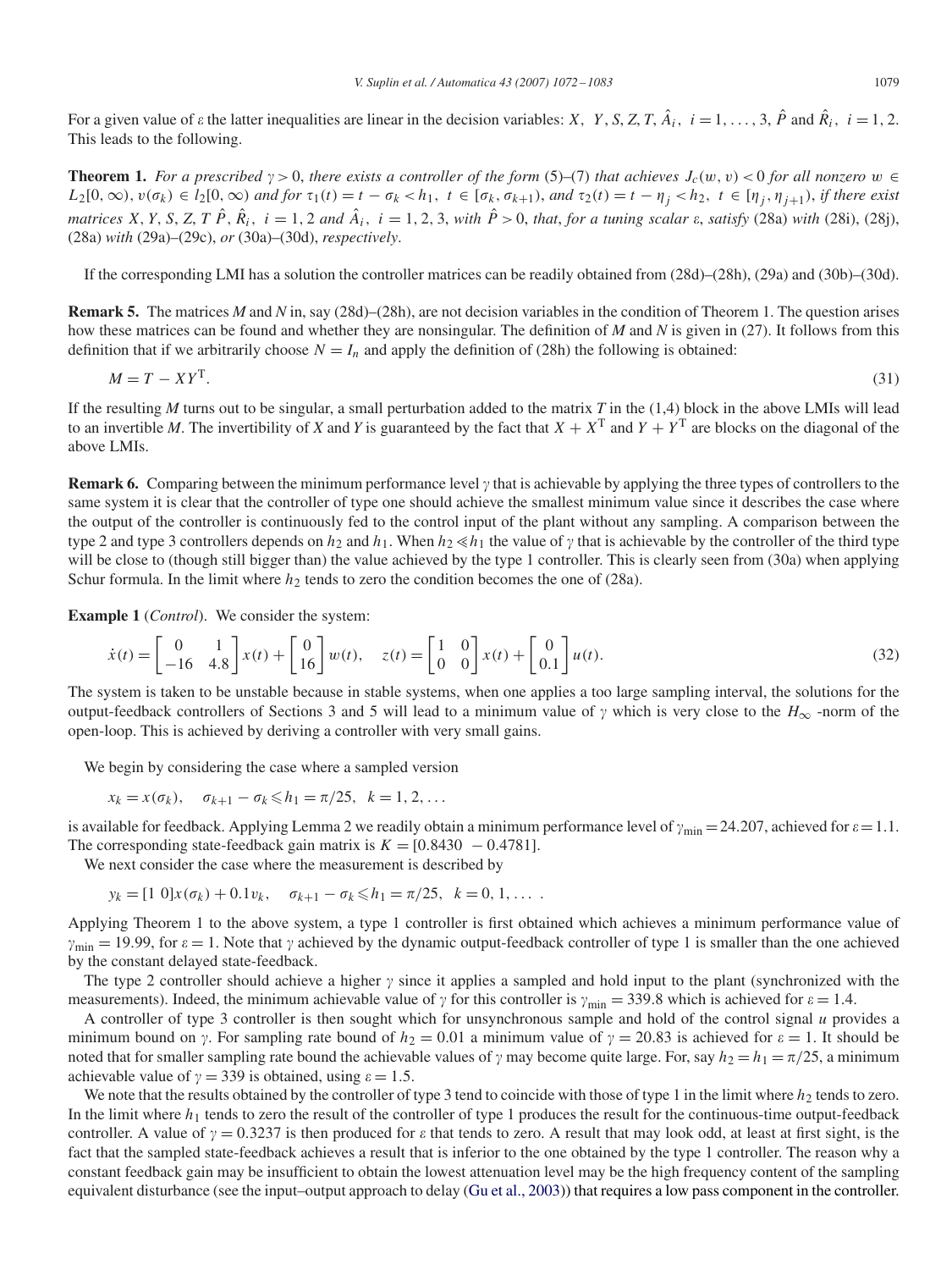# **6. Filtering design**

The above results have been obtained for the control problem. The solution to the type 1 filtering problem is derived from the result that has been obtained above for the controller of type 1 as follows. Substituting in (28a)  $B_2 = 0$  and  $D_{12} = -I_r$  we obtain the following result for the sampled data  $H_{\infty}$  filter.

**Theorem 2.** For a prescribed  $\gamma > 0$ , there exits a filter of the form (9) that achieves  $J_f(w, v) < 0$  for all nonzero  $w \in L_2[0, \infty)$ ,  $v(\sigma_k) \in l_2[0,\infty)$  and for  $\tau_1(t) = t - \sigma_k < h_1$ ,  $t \in [\sigma_k, \sigma_{k+1})$ , if there exist matrices X, Y, S, Z, T  $\hat{P}$ ,  $\hat{R}_1$  and  $\hat{A}_i$ ,  $i = 1, 2$ , with  $\hat{P} > 0$ , *that, for a tuning scalar*  $\varepsilon$ *, satisfy* (28a) *for*  $B_2 = 0$ ,  $D_{12} = -I_r$ ,  $\Sigma_1 = 0$  *and*  $\Sigma_2 = 0$ .

*If the LMI has a solution*, *the filter matrices are obtained by*

$$
A_{f0} = (T - XY^T)^{-1} [\hat{A}_0 - X A_0 Y^T - \hat{A}_1],
$$
\n(33a)

$$
A_{f1} = (T - XY^T)^{-1} [\hat{A}_1 - SC_2 Y^T], \tag{33b}
$$

$$
B_f = (T - XYT)-1S,
$$
\n(33c)

*and*

$$
C_f = Z.\tag{33d}
$$

In the filter of type 2, a zero  $A_{f1}$  is applied. If we again rely on (28a) with  $B_2 = 0$  and  $D_{12} = -I_n$ , we find from (28e) that the choice of  $A_{f1} = A_{c1} = 0$  implies that the decision variable  $\hat{A}_1$  is rank deficient. Replacing then  $\hat{A}_1$  in (28a) with *MB*<sub>f</sub>  $C_2 Y^T$  the resulting inequality is no longer linear. This inequality can, however, be linearized as follows.

Denoting  $\tilde{Y} = Y^{-1}$  we substitute:  $B_2 = 0$ ,  $D_{12} = -I_n$  and  $\hat{A}_1 = MB_f C_2 Y^T$  in (28a) (with  $\Sigma_1 = \Sigma_2 = 0$ ). We then multiply the second, fourth, sixth and eighth rows of the resulting inequality by  $\bar{Y}$  and the corresponding columns by  $\bar{Y}^T$ . Denoting:  $\tilde{P}_{12}$  =  $\overline{P}_{12}\overline{Y}^T$ ,  $\overline{P}_{12} = \overline{Y}P_{13}\overline{Y}^T$ ,  $\overline{R}_{12} = \overline{R}_{12}\overline{Y}^T$ ,  $\overline{R}_{13} = \overline{Y}R_{13}\overline{Y}^T$  we obtain the following:

**Corollary 1.** For a prescribed  $\gamma > 0$ , there exits a filter of the form (10) that achieves  $J_f(w, v) < 0$  for all nonzero  $w \in L_2[0, \infty)$ ,  $v(\sigma_k) \in l_2[0,\infty)$  and for  $\tau_1(t) = t - \sigma_k < h_1$ ,  $t \in [\sigma_k, \sigma_{k+1})$ , if there exist matrices  $X, \overline{Y}, S, \overline{Z}, \overline{T}, 0 < \overline{P}_{11}, \overline{P}_{12}, \overline{P}_{13}, \overline{R}_{11}, \overline{R}_{12},$  $\tilde{R}_{13}$  *and*  $\tilde{A}_0$ , *that*, *for a tuning scalar*  $\varepsilon$ *, satisfy the following LMI*:

|                |                                                                            |                   |                |                                   | $\begin{bmatrix} X A_0 + A_0^T X^T + S C_2 + C_2^T S^T & \tilde{A}_0 + A_0^T \tilde{Y}^T & \tilde{P}_{11} - X + \varepsilon (A_0^T X^T + C_2^T S^T) & \tilde{P}_{12} - \tilde{T} + \varepsilon A_0^T \tilde{Y}^T \end{bmatrix}$                         |                                                                |       |
|----------------|----------------------------------------------------------------------------|-------------------|----------------|-----------------------------------|---------------------------------------------------------------------------------------------------------------------------------------------------------------------------------------------------------------------------------------------------------|----------------------------------------------------------------|-------|
|                | $\ast$                                                                     |                   |                |                                   | $\overline{Y}A_0 + A_0\overline{Y}$ <sup>T</sup> $\qquad \qquad \overline{P}_{12}^{\text{T}} - \overline{Y} + \varepsilon \tilde{A}_0^{\text{T}}$ $\qquad \qquad \overline{P}_{13} - \overline{Y} + \varepsilon A_0^{\text{T}} \overline{Y}^{\text{T}}$ |                                                                |       |
|                | $\ast$                                                                     |                   |                | $\ast$                            | $-\varepsilon (X + X^{T}) + h_1 \tilde{R}_{11}$ $-\varepsilon (\bar{Y}^{T} + \tilde{T}) + h_1 \tilde{R}_{12}$                                                                                                                                           |                                                                |       |
|                | $\ast$                                                                     |                   |                | $^\ast$                           | $\ast$                                                                                                                                                                                                                                                  | $-\varepsilon(\bar{Y}^{\mathrm{T}}+\bar{Y})+h_1\tilde{R}_{13}$ |       |
|                | $\ast$                                                                     |                   |                | $\ast$                            |                                                                                                                                                                                                                                                         | ∗                                                              |       |
|                | $\ast$                                                                     |                   |                | $\ast$                            | $\ast$                                                                                                                                                                                                                                                  | ∗                                                              |       |
|                | $\ast$                                                                     |                   |                | $\ast$                            | $\ast$                                                                                                                                                                                                                                                  | $\ast$                                                         |       |
|                | $\ast$                                                                     |                   |                | $\ast$                            | $\ast$                                                                                                                                                                                                                                                  | $\ast$                                                         |       |
|                | $\ast$                                                                     |                   |                | $\ast$                            | $\ast$                                                                                                                                                                                                                                                  | $\ast$                                                         |       |
|                | $\ast$                                                                     |                   |                | $\ast$                            | $\ast$                                                                                                                                                                                                                                                  | $\ast$                                                         |       |
|                | $\ast$                                                                     |                   |                | $\ast$                            | $\ast$                                                                                                                                                                                                                                                  | $\ast$                                                         |       |
|                | $h_1SC_2$ $h_1SC_2$ $XB_1$ $SD_{21}$                                       |                   |                | $C_1^{\rm T}$                     |                                                                                                                                                                                                                                                         |                                                                |       |
| $\overline{0}$ | 0 $\bar{Y}B_1$ 0                                                           |                   |                | $C_1^{\rm T} - \tilde{Z}^{\rm T}$ |                                                                                                                                                                                                                                                         |                                                                |       |
|                | $\epsilon h_1 SC_2$ $\epsilon h_1 SC_2$ $\epsilon XB_1$ $\epsilon SD_{21}$ |                   |                |                                   |                                                                                                                                                                                                                                                         |                                                                |       |
| $\Omega$       | 0 $\epsilon \bar{Y} B_1$                                                   |                   | $\overline{0}$ | $\overline{0}$                    |                                                                                                                                                                                                                                                         |                                                                |       |
|                | $-h_1 \bar{R}_{11} - h_1 \tilde{R}_{12} = 0 \qquad 0 \qquad 0$             |                   |                |                                   | $< 0$ ,                                                                                                                                                                                                                                                 |                                                                | (34a) |
| $*$            | $-h_1R_{13}$                                                               | $0$ 0             |                |                                   |                                                                                                                                                                                                                                                         |                                                                |       |
| $*$            | * $-\gamma^2 I$                                                            |                   | $\overline{0}$ |                                   |                                                                                                                                                                                                                                                         |                                                                |       |
| $\ast$         |                                                                            | * * $-\gamma^2 I$ |                | $\boldsymbol{0}$                  |                                                                                                                                                                                                                                                         |                                                                |       |
| $\ast$         | $\ast$                                                                     | $\ast$            |                |                                   |                                                                                                                                                                                                                                                         |                                                                |       |

*where*:

$$
\tilde{A}_0 = XA_0 + SC_2 + MA_{f0}N^{\mathrm{T}}\bar{Y}^{\mathrm{T}},\tag{34b}
$$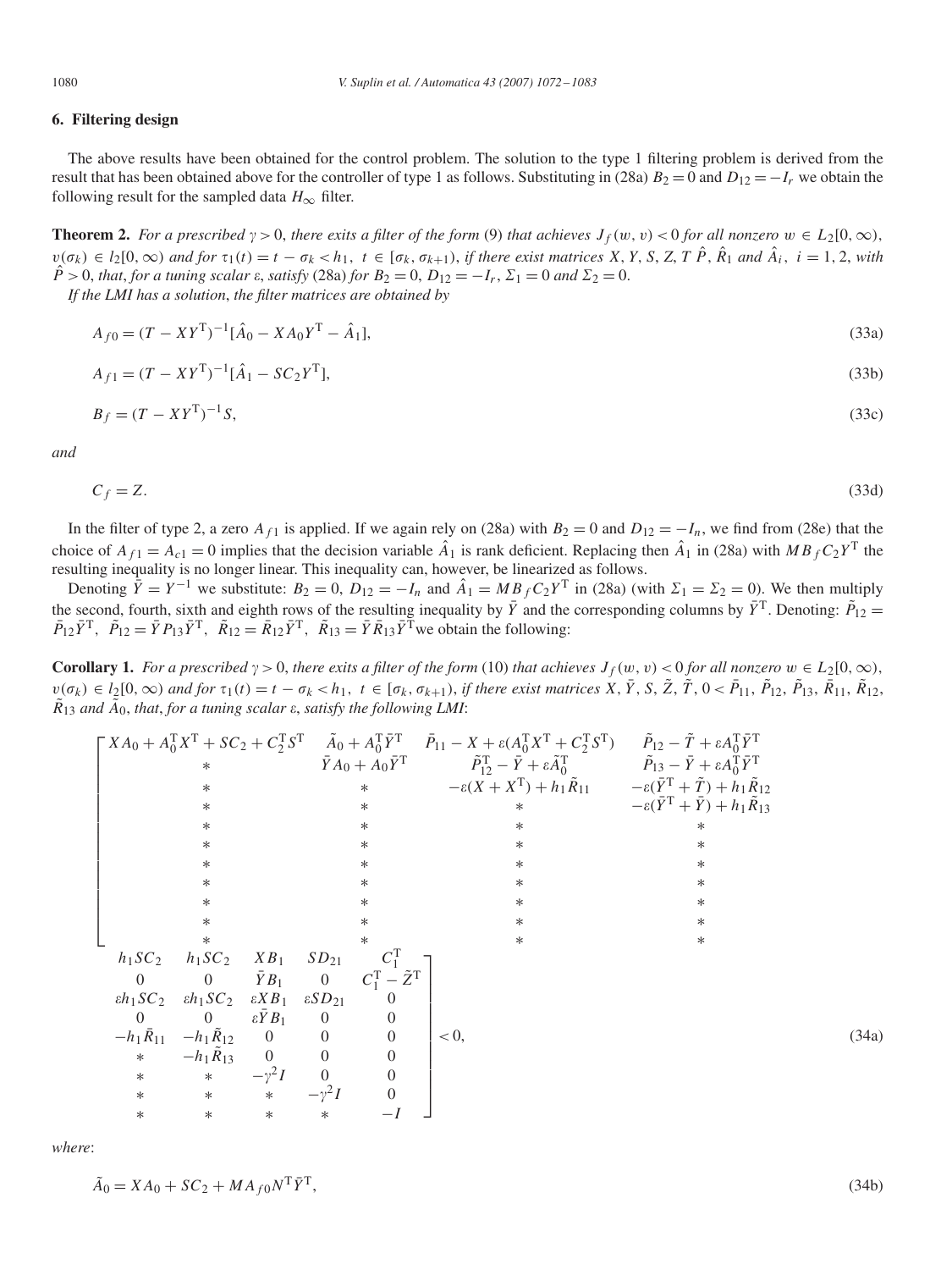*V. Suplin et al. / Automatica 43 (2007) 1072 – 1083* 1081

$$
\tilde{Z} = C_f N^{\mathrm{T}} \bar{Y}^{\mathrm{T}},\tag{34c}
$$
\n
$$
S = MB_f,\tag{34d}
$$

$$
\tilde{T} = X + MN^T \bar{Y}^T. \tag{34e}
$$

If a solution to the latter LMI exists then the transfer function matrix of the filter is given by:

$$
T(s) = \tilde{Z}Y^{T}N^{-T}(sI - M^{-1}(\tilde{A}_{0} - XA_{0} - SC_{2})Y^{T}N^{-T})^{-1}M^{-1}S = \tilde{Z}((\tilde{T} - X)s - (\tilde{A}_{0} - XA_{0} - SC_{2}))^{-1}S.
$$
 (35)

**Remark 7.** The above results for the two types of filter have been derived for the nominal case where the matrices of the state-space model of the process to be controlled or estimated are all known. However, the LMI in Corollary 1 is affine in these matrices. Thus, a robust type 2 filter can be obtained that satisfies the prescribed performance level, determined by  $\gamma$ , for systems with matrix parameters that lie in a given polytope if (34) is satisfied at all the vertices of this uncertainty polytope.

The same holds true for the filter of type 1. If we repeat the procedure that led to  $(34)$ , this time with a nonzero  $A_{1f}$ , we obtain the LMI (34), with the exception that now *SC*<sub>2</sub> is replaced in the (1,6) and the (3,6) blocks by  $SC_2 + \hat{A}_1$  where  $\hat{A}_1 = MA_{f1}N^T\bar{Y}^T$ . Also the resulting inequality is affine in the matrices of the state-space model of the process and thus a robust solution can be obtained also for the filter of type 1.

**Remark 8.** The filters that are derived above are of full order. Filters of reduced order can be obtained by imposing structural constrains on the decision variables in, say, (34). These constrains should lead to uncontrollable filters with the required number of controllable modes.

**Example 2** (*filtering*). (i) *Estimation for nominal systems*: We consider here the process of [Sagfors and Toivonen \(1997\).](#page-10-0) Given the system:

$$
\dot{x}(t) = \begin{bmatrix} 0 & 1 \\ -16 & -4.8 \end{bmatrix} x(t) + \begin{bmatrix} 0 \\ 16 \end{bmatrix} w(t),\tag{36a}
$$

$$
z(t) = [1 \ 0]x(t), \tag{36b}
$$

$$
y_k = [1 \ 0]x(\sigma_k) + 0.1v_k, \quad k = 0, 1, \dots \tag{36c}
$$

with  $h_1 = \pi/4$ . We seek an estimator of type 1 in the form of (9) that obtains a continuous estimate of  $z(t)$  with an estimation error level of  $\gamma$ . We apply Theorem 2 and find a minimum achievable  $\gamma = 1.0418$  for  $\varepsilon = 0.01$ . For  $h_1 = \pi/25$  we get a better estimation. For  $\varepsilon = 0.18$  we obtain  $\gamma = 0.4647$ .

The corresponding results that are obtained for the filter of type 2 (applying the LMI of Corollary 1) are  $\gamma = 1.043$  (for  $\varepsilon = 0.01$ ) and  $\gamma = 0.4876$  (for  $\varepsilon = 0.14$ ), respectively. The slight improvement that is achieved by the filter of type 1 is due to the additional degree of freedom  $A_{f1}$  that was introduced in (10).

(ii) *Robust estimation*:

We consider the system of (36a), (36c) where the *(*2*,* 2*)* element in the dynamic matrix *A* is uncertain and instead of being −4*.*8 in the latter solution it is now known to reside in the interval [−3*.*80 − 5*.*8]. The uncertainty polytope is in the present case an interval with two vertices. Applying the arguments of Corollary 1 we solve the LMI of (34a) at the two vertices and obtain for  $h_1 = \pi/4$ a minimum value of  $\gamma = 1.239$  for  $\varepsilon$  that tends to zero. For the smaller delay of  $h_1 = \pi/25$  the corresponding result is  $\gamma = 0.5794$ achieved for  $\varepsilon = 0.13$ .

## **7. Conclusions**

A comprehensive  $H_{\infty}$  control and filtering design approach is presented for linear systems with sampled measurements. The sampling rate may be unknown but bounded by a known value *h* and it may vary in time. A new performance index is introduced which takes into account sampling rates and corresponds to the energy of the measurement noise. On the basis of *h*, design schemes are proposed for deriving various types of controllers. These stem from a new bounded real lemma that is developed in this paper to accommodate for delays in the disturbances and in the objective.

A state-feedback controller is first derived which in comparison to previous methods allow for weighting of the control effort in the performance index. When access (a delayed one) to the system states is unavailable, three types of controllers are derived which, under their special control set-up, achieve a minimum bound on the disturbance rejection level. These controllers cover the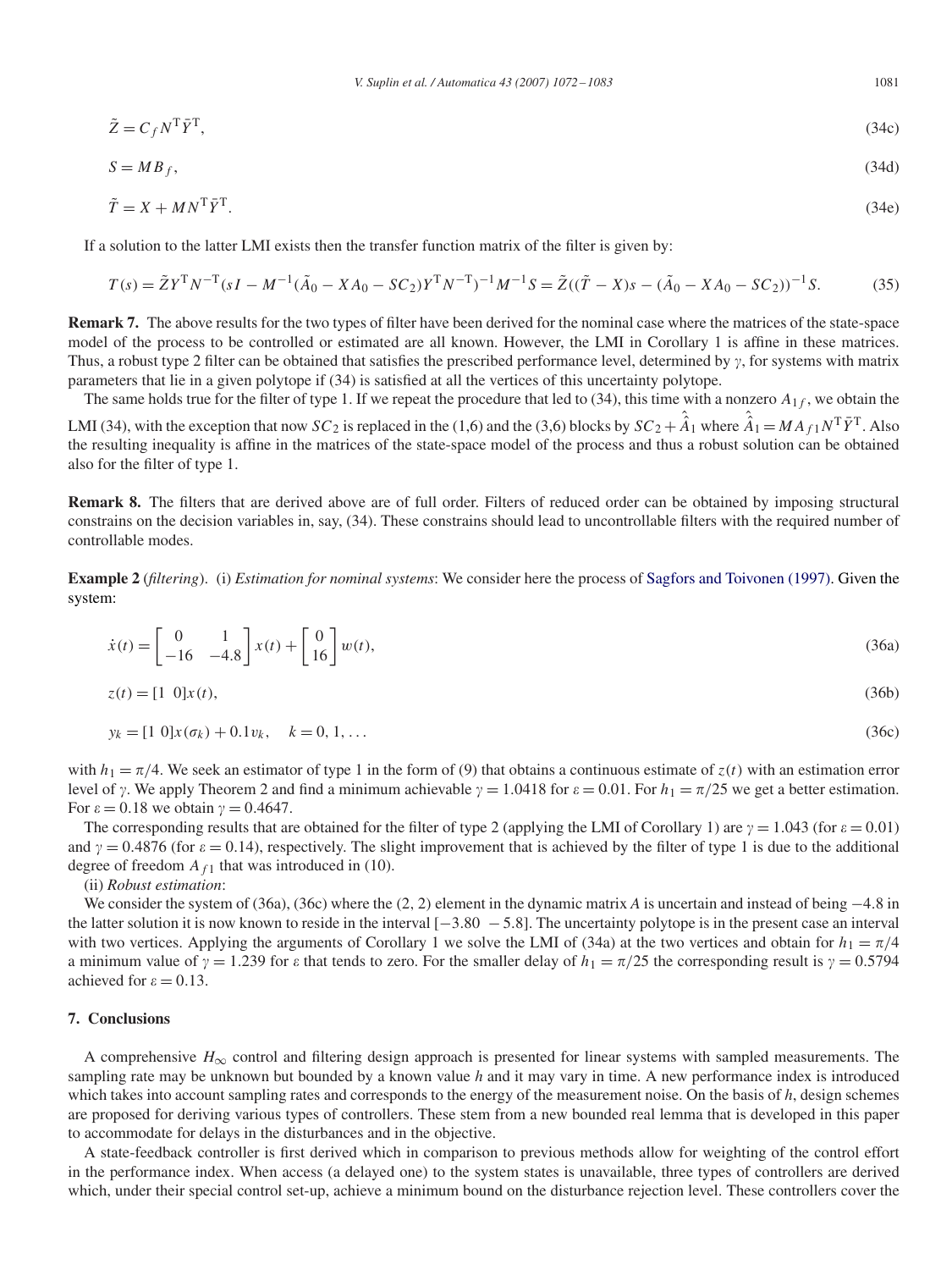<span id="page-10-0"></span>three cases where the controller applies either a continuous-time control signal, or a sample and hold control (synchronized with the sampling of the measurement), or an unsynchronized sampled and hold control input. All the three types of the controllers are characterized by the fact that their (continuous-time) dynamics is affected not only by the current value of the controller state but also by its constant value at the last sampling instant. This additional degree of freedom should help in reducing the achieved performance level. Additional degrees of freedom may be introduced by considering also the value of the controller state in previous sampling instants. This should further reduce the value of the performance index but will significantly complicate the derivation of the corresponding controllers.

The theory developed is also applied to the case of  $H_{\infty}$  filtering that is based on uncertain time-varying sampling of the noisy measurements. A need for such a type of filter is encountered in many areas of modern communication and network control. A filtering scheme is introduced which produces a continuous-time estimate of the system state vector. Also this filter possesses the non conventional structure that includes the additional term of the sampled value of the estimate in the continuous time description of the estimator dynamics. The estimate is obtained by solving a linear matrix inequality that is affine in the parameters of the process to be estimated. It can be therefore used to obtain a robust estimation scheme for systems with polytopic type uncertainty in their parameters.

## **References**

Bamieh, B., & Pearson, J. (1992). A general framework for linear periodic systems with applications to *H*<sup>∞</sup> sampled-data control. *IEEE Transactions on Automatic Control*, *37*, 418–435.

Basar, T., & Bernard, P. (1995). *H*<sup>∞</sup> *Optimal control and related minimax design problems. A dynamic game approach. Systems and control: Foundation and applications*. Boston: Birkhauser.

Chen, T., & Francis, B. (1995). *Optimal sampled-data control systems*. Berlin: Springer.

Fridman, E. (2001). New Lyapunov–Krasovskii functionals for stability of linear retarded and neutral type systems. *Systems and Control Letters*, *43*, 309–319.

Fridman, E., Seuret, A., & Richard, J.-P. (2004). Robust sampled-data stabilization of linear systems: An input delay approach. *Automatica*, *40*, 1441–1446.

Fridman, E., & Shaked, U. (2006). Input–output approach to stability and *L*2-gain analysis of systems with time-varying delays. *Systems and Control Letters*, *55*, 1041–1053.

Fridman, E., Shaked, U., & Suplin, V. (2005). Input/output delay approach to robust sampled-data *H*<sup>∞</sup> control. *Systems and Control Letters*, *54*, 271–282.

Gao, H., & Wang, C. (2003). Comments and further results on a Descriptor system approach to *H*<sub>∞</sub> control of linear time-delay systems. *IEEE Transactions on Automatic Control*, *48*(3), 520–525.

Gu, K., Kharitonov, V., & Chen, J. (2003). *Stability of time-delay systems*. Boston: Birkhauser.

Huang, Y.-P., & Zhou, K. (2000). Robust stability of uncertain time-delay systems. *IEEE Transactions on Automatic Control*, *45*, 2169–2173.

Lall, S., & Dullerod, G. (2001). An LMI solution to the robust synthesis problem for multi-rate sampled-data systems. *Automatica*, *37*, 1909–1920.

Mikheev, Y., Sobolev, V., & Fridman, E. (1988). Asymptotic analysis of digital control systems, (English, Russian original). *Automatic and Remote Control*, *49*, 1175–1180.

Sagfors, M. S., & Toivonen, H. T. (1997). *H*<sup>∞</sup> and LQG control of asynchronous sampled-data systems. *Automatica*, *33*, 1663–1668.

Scherer, C., Gahinet, P., & Chilali, M. (1997). Multiobjective output-feedback control via LMI optimization. *IEEE Transactions on Automatic Control*, *42*, 896–911. Sivashankar, N., & Khargonekar, P. (1994). Characterization of the *L*<sub>2</sub>-induced norm for linear systems with jumps with applications to sampled-data systems. *SIAM Journal of Control and Optimization*, *32*, 1128–1150.

Xu, S., & Chen, T. (2003). Robust *H*<sup>∞</sup> filtering for uncertain impulsive stochastic systems under sampled measurements. *Automatica*, *39*, 509–516.

Yamamoto, Y. (1990). New approach to sampled-data control systems—a function space method. *Proceedings of the 29th Conference on Decision and Control* (pp. 1882–1887), Honolulu, HI.

Zhang, J., Knopse, C., & Tsiotras, P. (2001). Stability of time-delay systems: Equivalence between Lyapunov and small-gain conditions. *IEEE Transactions on Automatic Control*, *46*, 482–486.



**Vladimir Suplin** received the M.Sc. degree in 2000 from Tel-Aviv University, Israel. He is presently a Ph.D. student at Tel-Aviv University, Israel. His areas of current research interest include robust and sampled-data control, time-delayed dynamical systems, and networks.



**Emilia Fridman** received the M.Sc. degree from Kuibyshev State University, USSR, in 1981 and the Ph.D. degree from Voroneg State University, USSR, in 1986, all in mathematics. From 1986 to 1992 she was an Assistant and Associate Professor in the Department of Mathematics at Kuibyshev Institute of Railway Engineers, USSR. Since 1993 she has been at Tel Aviv University, where she is currently Professor of Electrical Engineering-Systems.

Her research interests include time-delay systems,  $H_{\infty}$  control, singular perturbations, nonlinear control and asymptotic methods. She has published over 60 articles in international scientific journals.